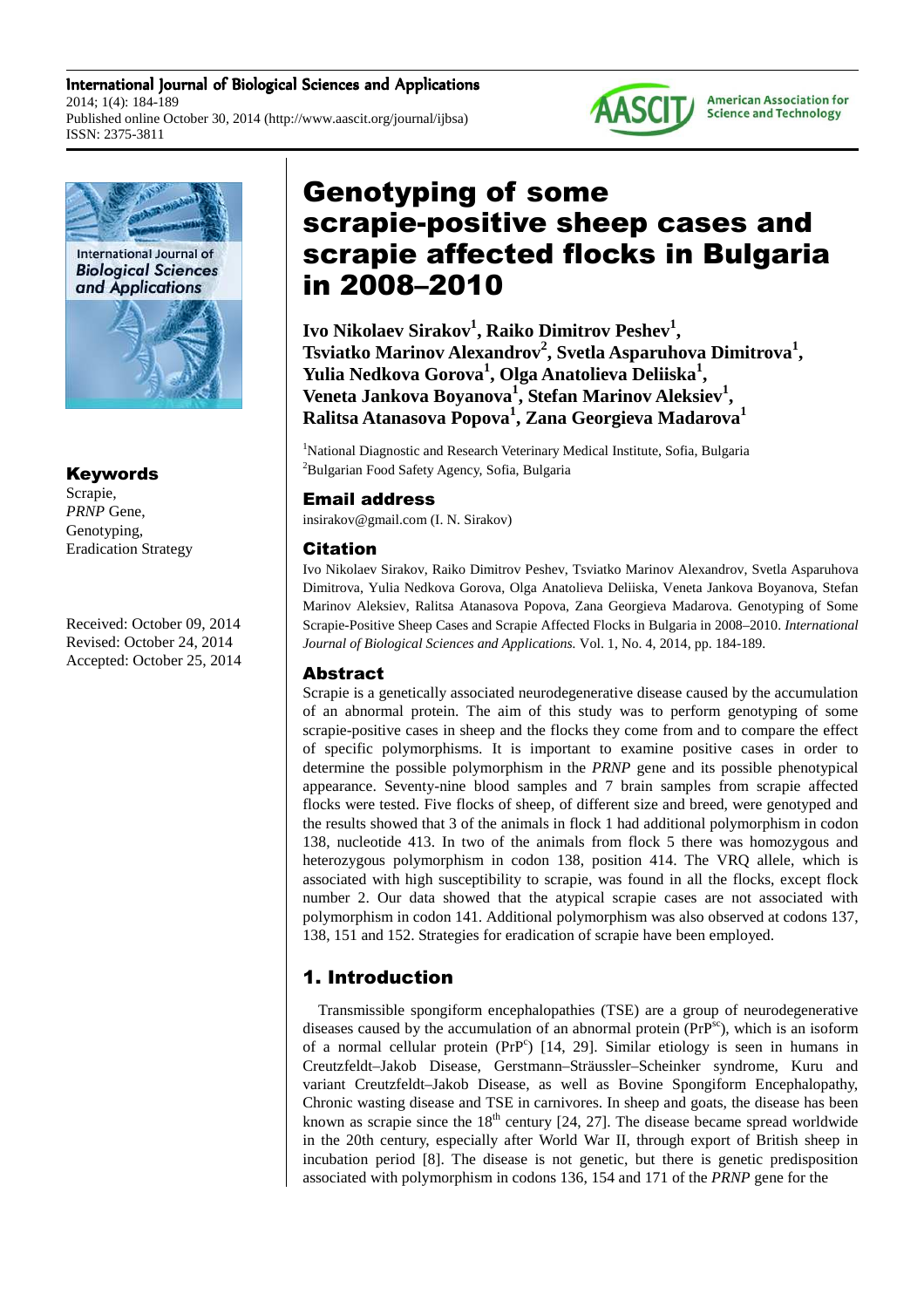classical scrapie in sheep, and 141 codon for the atypical form of the disease [11, 13, 15, 17, 25]. Valine in codon 136, arginine in codon 154 and glutamine and histidine in codon 171 determine susceptibility to the disease [2, 13]. The VRQ combination of these codons is associated with high susceptibility to scrapie, while the ARR allele is associated with resistance to the disease [15].

Some authors have reported polymorphism in other codons of the *PRNP* gene as well, like codon 83, 101, 112, 116, 127, 137, 138, 151, 172, 175, 176, 180, 189, 195, 196, 211, 231, 237 and 241, but their significance for scrapie disease is neutral or undefined [35, 36, 39].

Having in mind that the causative agent of scrapie, the Bovine Spongiform Encephalopathy and the zoonotic variant Creutzfeldt–Jakob disease in humans may interact in unpredictable ways poses the need to continue research efforts to restrict their spread.

During 2008-2010 years, approximately 1 400 000 million sheep were bred in Bulgaria, per year. Private farms usually have from 5 to 20 sheep. In some rural economies the number can reach 300 to 500. Only a few flocks have 1000 animals or more and in private farms and smaller rural economies sheep and goats are often bred together.

The aim of the present study was to perform genotyping of some scrapie-positive cases in sheep and the flocks they come from and to compare the effect of specific polymorphisms.

# 2. Materials and Methods

Diagnostic method - ELISA

Two different kits were used, more precisely, ELISA TeSeE Purification and Detection Kits (Bio-Rad, France) for all samples but for the year 2010, when Enfer TSE Version 3 (Enfer Scientific, Ireland) was used. The manufacturers' instructions were followed.

#### Confirmatory method – Western Blot (WB)

TeSeE™ Western Blot Kit (BioRad, France) was used for confirmation of ELISA positive samples, according to the manufacturers' instructions.

Samples and DNA extraction

Seventy-nine blood samples and 7 brain samples were tested from the flocks affected with scrapie. One of the scrapie cases from 2009 was not included in this examination. Samples were received in the laboratory, according to Directive 999/2001 EC, Annex X, Chapter C, point 3.2(b) [31]. Based on the available information, the present research included 6 cases in the period 2008–August 2010 and a case from 2012 due to its relation with the other cases from 2010.

For isolation of DNA a commercial kit Illustra blood genomic Prep Mini Spin Kit (GE Healthcare, UK) was used following the manufacturer's instructions. DNA was obtained from brain samples through DNeasy Blood & Tissue kit (Qiagen,USA). PCR, genotyping and determination of genotype frequency

DNA was amplified by PCR using the following pairs of

primers (kindly provided by AHVLA,Weybridge, UK): Forward 5' – CATTTGATGCTGACACCCTCTTTA – 3' and Reverse 5' – ATGAGACACCACCACTACAGGGCT – 3'. Reactions were conducted in a volume of  $25 \mu L$ , using Illustra puReTaq Ready-To-Go PCR Beads (GE Healthcare, UK) by Thermocycler QB - 96 (LKB). The PCR procedure described by AHVLA was used.

The obtained amount and quality of DNA was controlled spectrophotometrically with Jenway apparatus (Genova, UK) and by gel electrophoresis – 2% Agarose (GE Healthcare, UK), 10 mg/ml ethidium bromide (Sigma, USA), 100 bp DNA ladder (GE Healthcare, UK), 120 V, 45mA for 45 min have been used.

The genotyping procedure was performed as described before [32]. Data analysis was carried out with MEGA4 computer software [34]. Genotype  $(f_{ij})$  and allele  $(p_i)$ frequencies were calculated as follows [12, 19, 38]:

 $f_{ij} = n_{ij} / N$  and  $p_i = (2f_{ii} + \Sigma f_{ij})/2$ , where  $n_{ij}$  is the number of animals with the  $_{ij}$  genotype,  $f_{ij}$  and  $f_{ii}$  is the heterozygous and homozygous genotype frequency, respectively,  $p_i$  is the allele frequency and *N* is the total number of animals.

# 3. Results

In the National Reference Laboratory "TSE" Bulgaria, 23 344 brain samples from sheep and goats were examined in the period between 2008 and August 2010 and, as a result, 7 cases of scrapie were diagnosed in sheep by rapid tests and were confirmed by Western Blot (Fig.1). There was no case with clinical signs. Farms with confirmed cases of scrapie were with flocks of different sizes and breeds, and the results of the genotype of positively confirmed cases are presented in table 1.



*Figure 1. Confirmation of scrapie-positive cases in sheep included in this study in 2008–2012. NC – negative control; PC1 – positive control of classical scrapie; PC2 – positive control of atypical scrapie; MgM – MagicMark™ XP Western Protein Standard (Invitrogen, USA ); Kal – Kaleidoscope (Bio-Rad, France); 1 – 3462, atypical; 2 – 9545 atypical; 3 – 12098, classical; 4 – 5220, classical; 5 – 155, classical; 6 – 808, classical; 7 – 1472, classical;*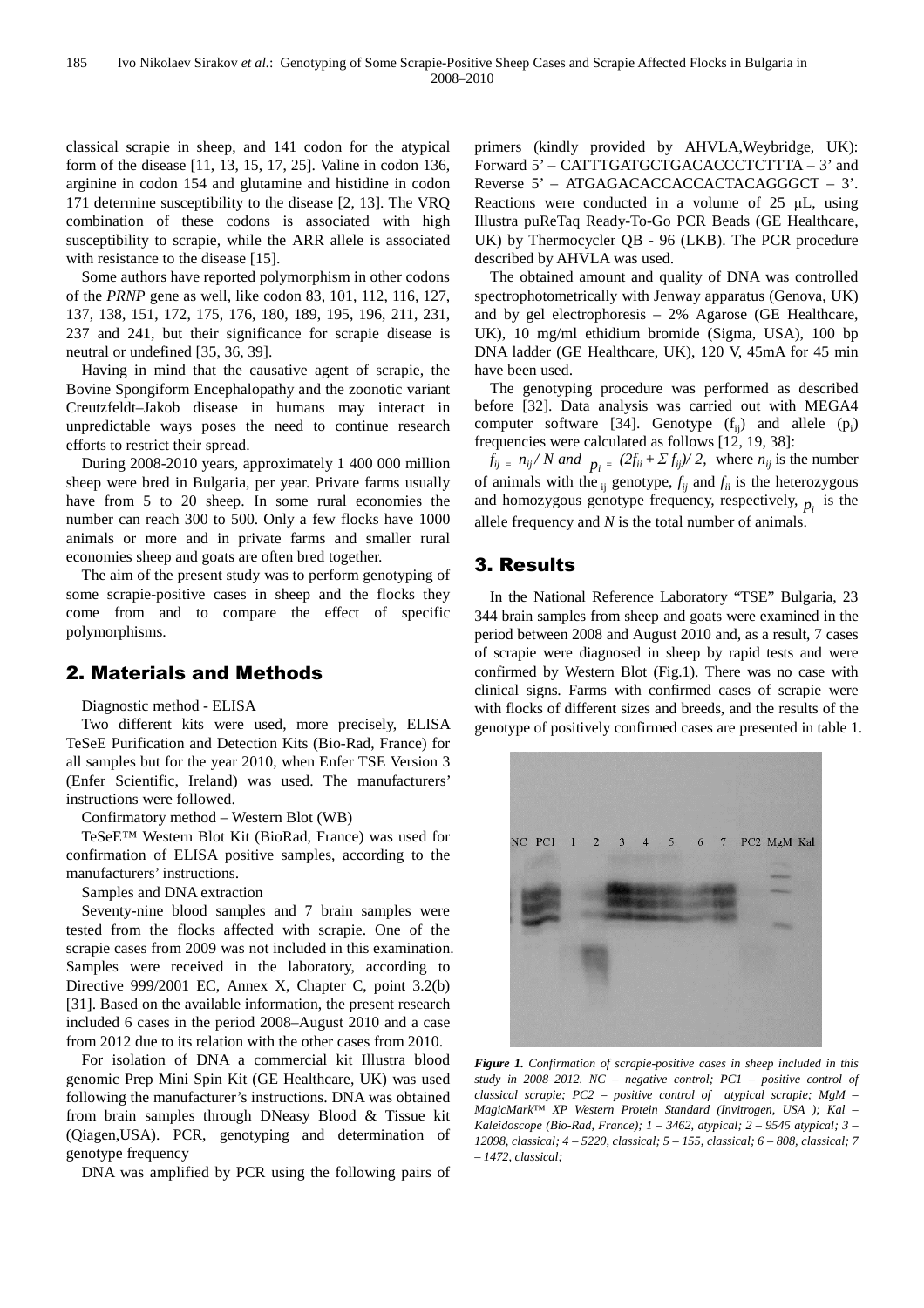Flock number one consists of a local breed and the second flock, of Middle Rodopean breed (sheep from the local breed do not possess the specific features of a particular breed, but are rather a result of cross-breeding). The breeds from the other flocks are shown in table 2, where data from the genotypic breed alignment are presented. What is typical for flock number 5 is that for a period of 45 days 2 cases of ovine scrapie were diagnosed.

The examinations of the allele allocation within the affected flocks are presented in table 3.

In 3 of the animals in flock 1 we observed additional

polymorphism in codon 138, nucleotide 413, where Guanine was replaced by Adenine (G→A). This was found to result in a homozygous change of the amino acid Serine to Asparagine in two of the animals and a heterozygous change in one animal. We found homozygous and heterozygous polymorphism in codon 138, position 414, in two of the animals from flock 5, where Cytosine was replaced with Thymine  $(C \rightarrow T)$ , i.e. a synonymous change. In this flock, one of the animals was shown to have heterozygous polymorphism in codon 152, as a synonymous change, in position 456, where  $C \rightarrow T$  (Table 4).

|  |  |  |  |  |  |  |  | Table 1. Scrapie affected flocks with genotype of scrapie-positive cases and number of investigated sheep |
|--|--|--|--|--|--|--|--|-----------------------------------------------------------------------------------------------------------|
|--|--|--|--|--|--|--|--|-----------------------------------------------------------------------------------------------------------|

| <b>Flocks</b>  | Number of cases/lab.<br>code | Type / age (months) | Genotype of scrapie-<br>positive cases | <b>Breed</b>                       | Year | Number of investigated<br>sheep $b$ /animals in flock |
|----------------|------------------------------|---------------------|----------------------------------------|------------------------------------|------|-------------------------------------------------------|
|                | 1/3462                       | atypical / 30       | ALRR/ALHO                              | local                              | 2008 | 5/5                                                   |
| $\overline{c}$ | 1/9545                       | atypical / unknown  | <b>ALRR/ALRR</b>                       | $local + Tzigay$                   | 2008 | 14/350                                                |
| 3              | 1/12098                      | classical $/18$     | No investig.                           | Synthetic population<br>Bulg.sheep | 2009 | 29/29                                                 |
| $4^a$          | 1/5220                       | classical / 52      | ALRO/ALRO                              | local                              | 2009 | 0/1                                                   |
| 5              | 3/155                        | classical $/35$     | ALRO/ALRO                              | local                              | 2010 | 31/324                                                |
|                | / 808                        | classical $/36$     | ALRQ/ALRQ                              | local                              |      |                                                       |
|                | / 1472                       | classical / 84      | No investig.                           | local                              | 2012 | 0/254                                                 |

<sup>a</sup> Private person's sheep; <sup>b</sup> The positive samples are not included

*Тable 2. Breeds of scrapie affected flocks and frequency distribution of different genotypes of the PRNP* g*ene in codon 136, 154 and 171* 

|       |                                         | <b>Genotype Frequency % And Number of Animals ()</b> |                              |                          |                          |                          |  |
|-------|-----------------------------------------|------------------------------------------------------|------------------------------|--------------------------|--------------------------|--------------------------|--|
| flock | <b>breed</b>                            | <b>ARR/ARR</b>                                       | <b>ARR/AHO</b>               | <b>ARR/ARH</b>           | <b>ARR/ARO</b>           | <b>AHO/AHO</b>           |  |
|       |                                         | R.g. 1                                               | R. g. 2                      | R. g. 2                  | R. g. 2                  | R. g. 3                  |  |
|       | Local                                   | $\qquad \qquad$                                      | -                            | $\overline{\phantom{0}}$ | $\overline{\phantom{0}}$ | -                        |  |
| 2     | Middle Rhodopean                        | 14.29(2)                                             | $\qquad \qquad \blacksquare$ | $\overline{\phantom{0}}$ | 50.00(7)                 | $\overline{\phantom{a}}$ |  |
| 3     | Synthetic population<br>Bulgarian sheep | 12.00(3)                                             | 4.00(1)                      | 4.00(1)                  | 32.00(8)                 | 8.00(2)                  |  |
|       | <b>Mouton Sharole</b>                   | $\overline{\phantom{a}}$                             | $\overline{\phantom{0}}$     |                          | 100(3)                   | -                        |  |
|       | Ile-de-France                           | 100(1)                                               | $\overline{\phantom{a}}$     | $\overline{\phantom{0}}$ | $\overline{\phantom{a}}$ | $\overline{\phantom{a}}$ |  |
|       | Total distribution                      | 13.79(4)                                             | 3.45(1)                      | 3.45(1)                  | 37.93(11)                | 6.9(2)                   |  |
| 5     | Local                                   | $\overline{\phantom{a}}$                             | $\overline{\phantom{a}}$     | -                        | 18.18(4)                 | $\overline{\phantom{a}}$ |  |
|       | <b>Blackhead Pleven</b>                 | 14.29(1)<br>$\overline{\phantom{a}}$                 |                              | $\overline{\phantom{0}}$ | 42.86(3)                 | $\overline{\phantom{0}}$ |  |
|       | Local Stara Zagora sheep                | $\overline{\phantom{a}}$                             | $\qquad \qquad \blacksquare$ | $\overline{\phantom{0}}$ | 50.00(1)                 | $\overline{\phantom{a}}$ |  |
|       | Total distribution                      | 3.23(1)                                              | $\overline{\phantom{a}}$     | -                        | 25.81(8)                 | -                        |  |

#### *Тable 2. Continued*

|       |                          | Genotype Frequency % And Number of Animals () |                |                              |                          |                |  |
|-------|--------------------------|-----------------------------------------------|----------------|------------------------------|--------------------------|----------------|--|
| flock | breed                    | <b>AHQ/ARQ</b>                                | <b>ARQ/ARQ</b> | <b>ARR/VRO</b>               | <b>AHQ/VRQ</b>           | <b>ARQ/VRQ</b> |  |
|       |                          | R. g. 3                                       | R. g. 3        | R. g. 4                      | R. g. 5                  | R. g. 5        |  |
|       | Local                    | $\overline{\phantom{a}}$                      | 80.00(4)       | $\overline{\phantom{0}}$     | -                        | 20.00(1)       |  |
| 2     | Middle Rhodopean         | 7.14(1)                                       | 28.57(4)       |                              |                          | ۰.             |  |
| 3     | Synthetic population     | 16.00(4)                                      | 8.00(2)        | 4.00(1)                      | 8.00(2)                  | 4.00(1)        |  |
|       | Bulgarian sheep          |                                               |                |                              |                          |                |  |
|       | <b>Mouton Sharole</b>    | -                                             |                | -                            |                          | ۰.             |  |
|       | Ile-de-France            | $\overline{\phantom{0}}$                      | ۰.             | $\overline{\phantom{a}}$     | $\overline{\phantom{0}}$ | ۰.             |  |
|       | Total distribution       | 13.79(4)                                      | 6.9(2)         | 3.45(1)                      | 6.9(2)                   | 3.45(1)        |  |
| 5     | Local                    | 9.09(2)                                       | 63.64(14)      | $\qquad \qquad \blacksquare$ | -                        | 9.09(2)        |  |
|       | <b>Blackhead Pleven</b>  | $\overline{\phantom{0}}$                      | 28.57(2)       |                              |                          | 14.29(1)       |  |
|       | Local Stara Zagora sheep | $\sim$                                        | 50.00(1)       | $\overline{\phantom{a}}$     |                          | ۰.             |  |
|       | Total distribution       | 6.45(2)                                       | 54.84 (17)     |                              |                          | 9.68(3)        |  |

 $^{\circ}$  All investigated animals are LL homozygous in codon 141; R, g,  $\overline{\phantom{a}}$  - risk group

<sup>b</sup> Mouton Sharole and Ile-de-France consist of rams in flock number 3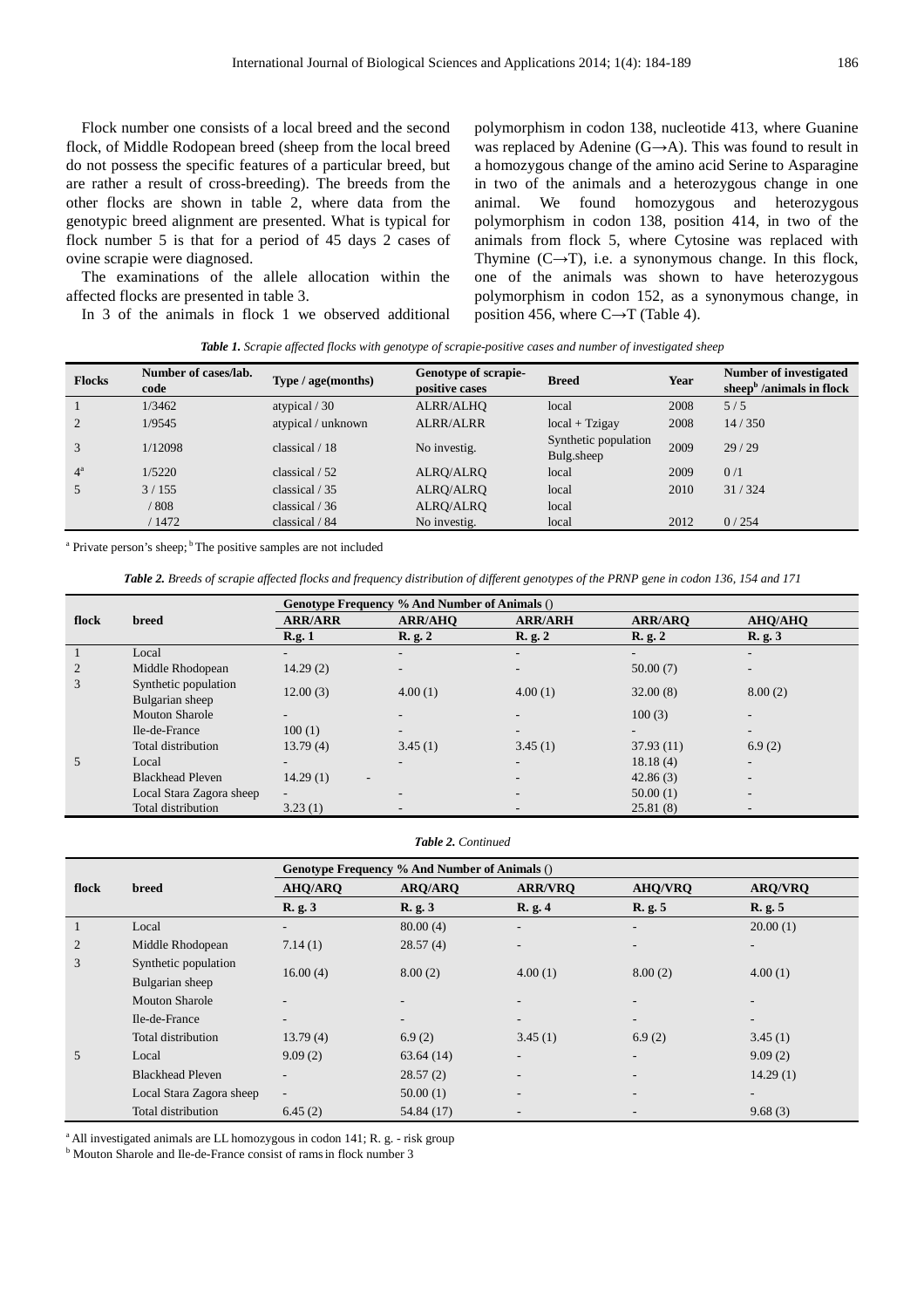| flock              | Allele %                 |            |                          |                          |                          |  |  |
|--------------------|--------------------------|------------|--------------------------|--------------------------|--------------------------|--|--|
|                    | <b>ARR</b>               | <b>ARO</b> | <b>AHO</b>               | <b>ARH</b>               | <b>VRO</b>               |  |  |
|                    | $\overline{\phantom{a}}$ | 90         | $\overline{\phantom{a}}$ | $\overline{\phantom{a}}$ | 10                       |  |  |
| $\mathcal{L}$<br>∠ | 39.29                    | 57.14      | 3.57                     | $\overline{\phantom{0}}$ | $\overline{\phantom{0}}$ |  |  |
| $\sqrt{2}$         | 37.86                    | 34.485     | 18.975                   | 1.725                    | 6.9                      |  |  |
|                    | 16.135                   | 74.19      | 3.225                    | $\overline{\phantom{0}}$ | 6.45                     |  |  |

*Table 3. Genotype frequency of different allels variants of PRNP gene for 136, 154 and 171 codons* 

*Table 4. Additional polymorphisms in the PRNP gene of scrapie affected flocks in Bulgaria* 

| <b>Flock / Number of investigated animals</b> | genotype                                  |
|-----------------------------------------------|-------------------------------------------|
|                                               | $AN^{138}RQ/AS^{138}RQ$                   |
| 1/6                                           | $AN^{138}RQ/AN^{138}RQ$                   |
|                                               | $AN^{138}RO/AN^{138}RO$                   |
|                                               | $AS^{138}RO/AS^{138}RO$                   |
| 5/33                                          | $AS^{138}RO/AS^{138}RO$                   |
|                                               | AY <sup>152</sup> HO/AY <sup>152</sup> RO |

\*The positive scrapie cases are included

## 4. Discussion

Management and control of TSE in Europe is laid down in Directive 999/2001 EC and the rules for implementing breeding programs by member states to combat scrapie disease are specified in Decision 2003/100/EC of the European Commission. The importance of breeding programs to combat the disease is essential because there is no implemented treatment in practice and the pathogenesis of the disease and the role of genetic predisposition for its development are not yet fully understood. In this context, the main objective of breeding programs is to increase the frequency of occurrence of the ARR allele and to reduce VRQ allele to its complete disappearance. It is important to note that the selection of scrapie-resistant animals has no direct adverse effect on the most commonly measured characteristics of production [33], as the genes responsible for scrapie susceptibility are located in chromosome 13 [3].

As shown in table 1, three of the classical scrapie cases were found to be homozygous for the allele ARQ, which is associated with susceptibility to scrapie [6]. A homozygous ARR allele and a heterozygous ARR allele in combination with the AHQ allele were observed in atypical scrapie cases. In all the scrapie cases we examined, the animals were LL homozygous in codon 141. These data are in accordance with the results of Moum et al. [25] and Lühken et al. [23], who also report the resistance allele ARR in the classical type of scrapie and the AHQ allele associated with lower susceptibility in sheep affected by atypical scrapie.

The high-susceptibility VRQ allele was found in all the flocks studied by us, except flock number 2. The AHQ allele, which is associated with high resistance and a longer incubation period [26, 35], and the ARH allele, which is defined as neutral [7], were also observed.

These data show that susceptibility of a certain genotype most probably depends on breed belonging.

VRQ/VRQ is a rare genotype; it is mostly found in scrapie

affected sheep [16] and is associated with clinical signs of scrapie disease [12]. Unlike other authors [35], we did not find the VRQ/VRQ genotype in scrapie affected flocks. This is most probably due to the small number of tested animals and the low frequency of occurrence of this genotype among Bulgarian sheep [32]. This is probably the reason for not having scrapie cases with clinical signs in Bulgaria. The diversity in genotypes in flock 3 is determined by the breed named Synthetic population Bulgarian sheep (SPBS), which is the basis of the so-called local sheep. This confirms our previous observation [32] showing the range of genotype versions within this breed. This polymorphism is most probably the reason for scrapie cases in local sheep as well as in SPBS, as shown in table 1.

Thorgeirsdottir et al. [35] reported additional polymorphism in the tested scrapie affected flocks, concerning codons 137, 138 and 151. We did not find polymorphism in codons 137 and 151 in our samples, but we identified polymorphism in codons 138 and 152.

The role of nonsynonymous mutations in mammals is linked to thermodynamic stability of mRNA and its secondary structure and has a phenotypic effect and significance for the possibility to prolong cellular half-lives [4, 5, 10, 18, 20]. The importance of nonsynonymous mutations is undeniable, which is why it cannot be excluded that additional polymorphism (synonymous and nonsynonymous), apart from that established in codons 136, 141, 154 and 171, might also possibly play a role in the pathogenesis and the level of scrapie development.

In case of classical scrapie in a flock, Annex VII, point 2.3 (b) (i) or (ii) or point 5 (a) of Directive 999/2001 EC should be applied, generally associated with the destruction of animals; only point 2.3 (b) (ii) gives the opportunity to preserve animals genotyped with the ARR allele without a VRQ allele.

In herds 1 and 2 atypical scrapie was proven, which does not impose restrictions for selection under Directive 999/2001 EC. Because of the need to increase animals carriers of the ARR allele for selection of scrapie-resistant flocks according to EU Directive 999/2001, it would be appropriate for the sheep carriers of genotype ARQ/VRQ to be excluded from breeding schemes, and all other sheep carriers of ARQ/ARQ genotype and their descendants to be bred with material from rams which are ALRR homozygous.

Within the second-generation offspring, an individual ARR/ARQ carrier was excluded from breeding with the aim to select only ARR homozygotes. In flock 2, the 9 sheep from the first and second risk group were used for breeding, and the remaining five animals from the third risk group were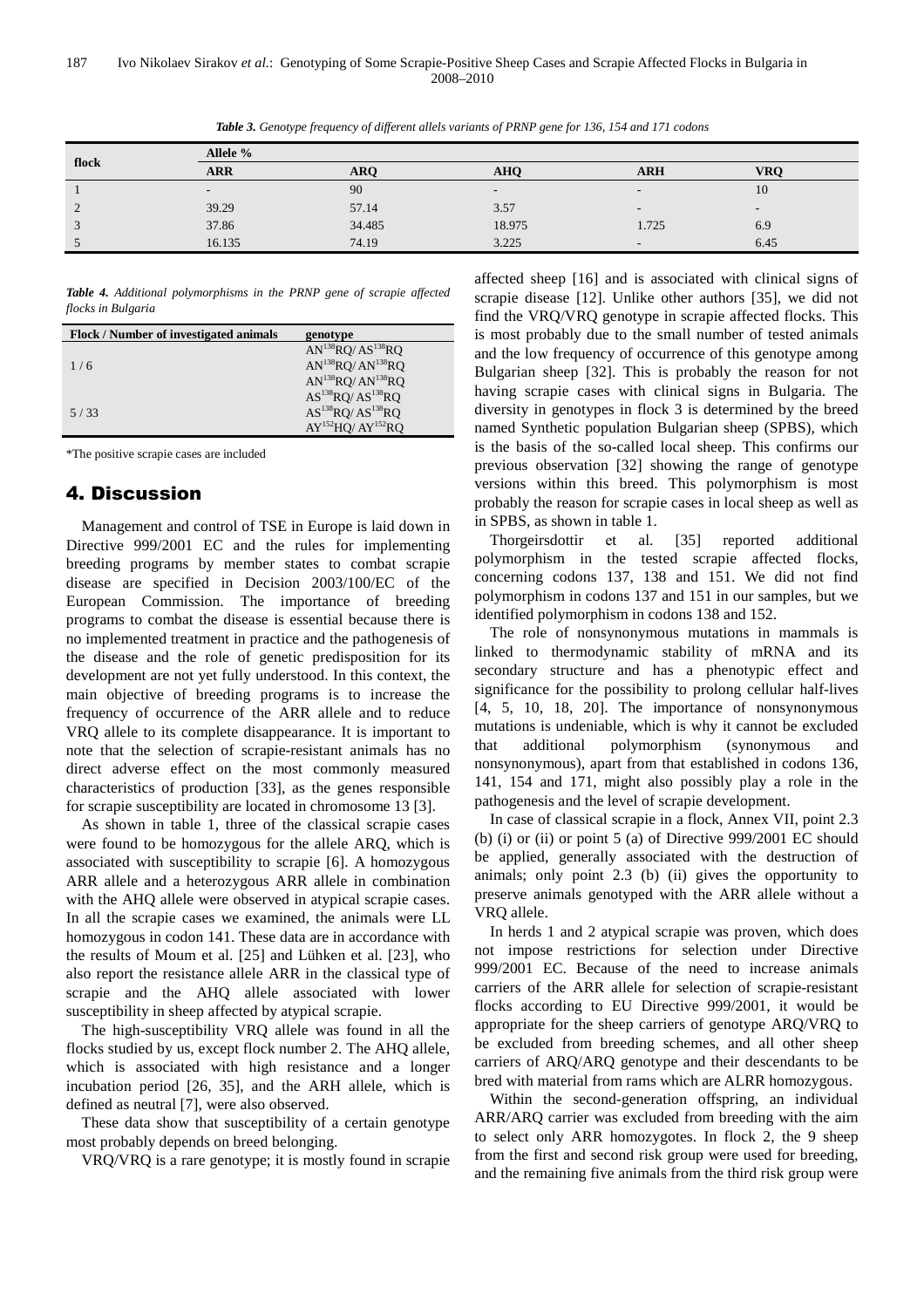excluded from breeding. Carriers of ARR/ARQ genotype were removed from the first generation here.

In flock 3, 4 and 5 we confirmed classical scrapie cases, in which case Annex VII, point 2.3 (b) (ii) of Directive 999/2001 EC is applicable. Based on the genotyping results in flock 3 it was appropriate to separate the animals from the third, fourth and the fifth risk group and to exclude them from breeding, as well as those from the second group at risk (carriers of ARR/AHQ and ARR/ARH genotype) in order to avoid derivation of a third-generation risk group.

It is interesting that for the period of one month and a half scrapie cases were found in sheep and goats in flock number 5. The animals are kept in one yard, where the newborns stay until they grow up. Having this in mind, as well as the fact that the causative agent of scrapie can be transmitted through the colostrum, milk and placenta [1, 21, 22, 28, 30, 37] and that there is high frequency of the ARQ allele in this flock, we can assume that all these factors have led to the spreading of scrapie disease among sheep.

Flock 5 had 324 animals in 2010 and 254 animals in 2012. In 2009, 31 samples were sent for genotyping, which was 9.57% of the total number of animals in the herd. According to Annex III, point 5, 121 animals over 18 months old should be slaughtered and examined in a farm with 350 animals. Despite all the implemented measures in scrapie infected flocks under Directive 999/2001 EC, there was a new case of the disease in 2012. This was most likely due to the fact that the sheep was 84 months old, and the selection program was probably not applied (this was not required at the time). Another factor that may have additionally contributed is also the presence of an animal in incubation period, which is about 2–5 years [9] that remained outside the group of 121 animals intended for killing and examination.

The atypical scrapie cases are not associated with polymorphism in codon 141. Additional polymorphism was established in codons 137, 138, 151 and 152 but the data we obtained could not give us more information concerning the susceptibility to scrapie disease.

This indicates that even with the application of all measures under Directive 999/2001 EC, it is possible to omit an infected animal. Thus, it is necessary to first genotype the animals, and then, based on the results, to determine which of them should be killed and examined. Then, all the other animals could be used to conduct the breeding program.

#### Acknowledgements

The authors would like to thank Dr. Otto Windl, Dr. Melanie Chaplin, Dr. Linda Davis, and the whole team of the Animal Health Veterinary Laboratory Agency, UK, for provided training on PCR, sequencing, genotyping and Western blotting test.

#### References

[1] Andreoletti O, Lacroux C, Chabert A, Monnereau L, Tabouret G, Lantier F, Berthon P, Eychenne F, Lafond-Benestad S,

Elsen JM, Schelcher F. PrP(Sc) accumulation in placentas of ewes exposed to natural scrapie: influence of foetal PrP genotype and effect on ewe-to-lamb transmission. J Gen Virol. 2002; 83: 2607-2616.

- [2] Baylis M, Chihota C, Stevenson E, Goldmann W, Smith A, Sivam K, Tongue S, Gravenor MB. Risk of scrapie in British sheep of different prion protein genotype. J Gen Virol. 2004; 85: 2735−2740.
- [3] Castiglioni B, Comincini S, Drisaldi B, Motta T, Ferretti L, Comparative mapping of the prion gene (PRNP) locus in cattle, sheep and human with PCR-generated probes. Mamm. Genome. 1998; 9: 853–855.
- [4] Carlini DB, Chen Y, Stephan W. The relationship between thirdcodon position nucleotide content, codon bias, mRNA secondary structure and gene expression in the drosophilid alcohol dehydrogenase genes Adh and Adhr. Genetics. 2001; 159: 623-633.
- [5] Chamary JV and Hurst LD. Evidence for selection on synonymous mutations affecting stability of mRNA secondary structure in mammals. Genome Biology. 2005; 6 (9): R75.
- [6] Dawson M, Moore RC, Bishop StC. Progress and limits of PrP gene selection policy. Vet Res. 2008; 39: 25.
- [7] Dawson M, Hoinville LJ, Hosie BD, Hunter N. Guidance on the use of PrP genotyping as an aid to the control of clinical scrapie. Scrapie Information Group. Vet Rec. 1998; 142: 623- 625.
- [8] Detwiler LA, Baylis M. The epidemiology of scrapie. Rev Sci Tech Off Int Epiz. 2003; 22: 121-143.
- [9] Fast Ch and Groschup MH. Chapter 2, Classical and Atypical Scrapie in Sheep and Goats. W.-O. Zou and P. Gambetti (eds.), Prions and Diseases: Volume 2, Animals, Humans 15 and the Environment, 2013, DOI 10.1007/978-1-4614-5338-3\_2, p.24, © Springer Science+Business Media New York 2013.
- [10] Fitch WM. The large extent of putative secondary nucleic acid structure in random nucleotide sequences or amino acid derived messenger-RNA. J Mol Evol. 1974; 3: 279-291.
- [11] Foster JD, Hunter N, Williams A, Mylne MJA, McKelvey WAC, Hope J, Fraser H, Bostock C. Observations on the transmission of scrapie in experiments using embryo transfer. Vet Rec. 1996; 138: 559-562.
- [12] Gama LT, Carolino MI, Santos-Silva MF, Pimenta JA, Costa MS. Prion protein genetic polymorphisms and breeding strategies in Portuguese breeds of sheep. Livest Sci. 2006; 99: 175-184.
- [13] Goldmann W, Hunter N, Smith G, Foster J, Hope J. PrP genotype and agent effects in scrapie: change in allelic interaction with different isolates of agent in sheep, a natural host of scrapie. J Gen. Virol. 1994; 75: 989-995.
- [14] Hunter N. Scrapie and GSS the importance of protein. TINS. 1991; 14 (9): 389-390.
- [15] Hunter N. PrP genetic in sheep and the applications for scrapie and BSE. Trends Microbiol. 1997; 5: 331-334.
- [16] Hunter N and Cairns D. Scrapie-free Merino and Poll Dorset sheep from Australia and New Zealand have normal frequencies of scrapie-susceptible PrP genotypes. J Gen Virol. 1998; 79 (8): 2079-2082.